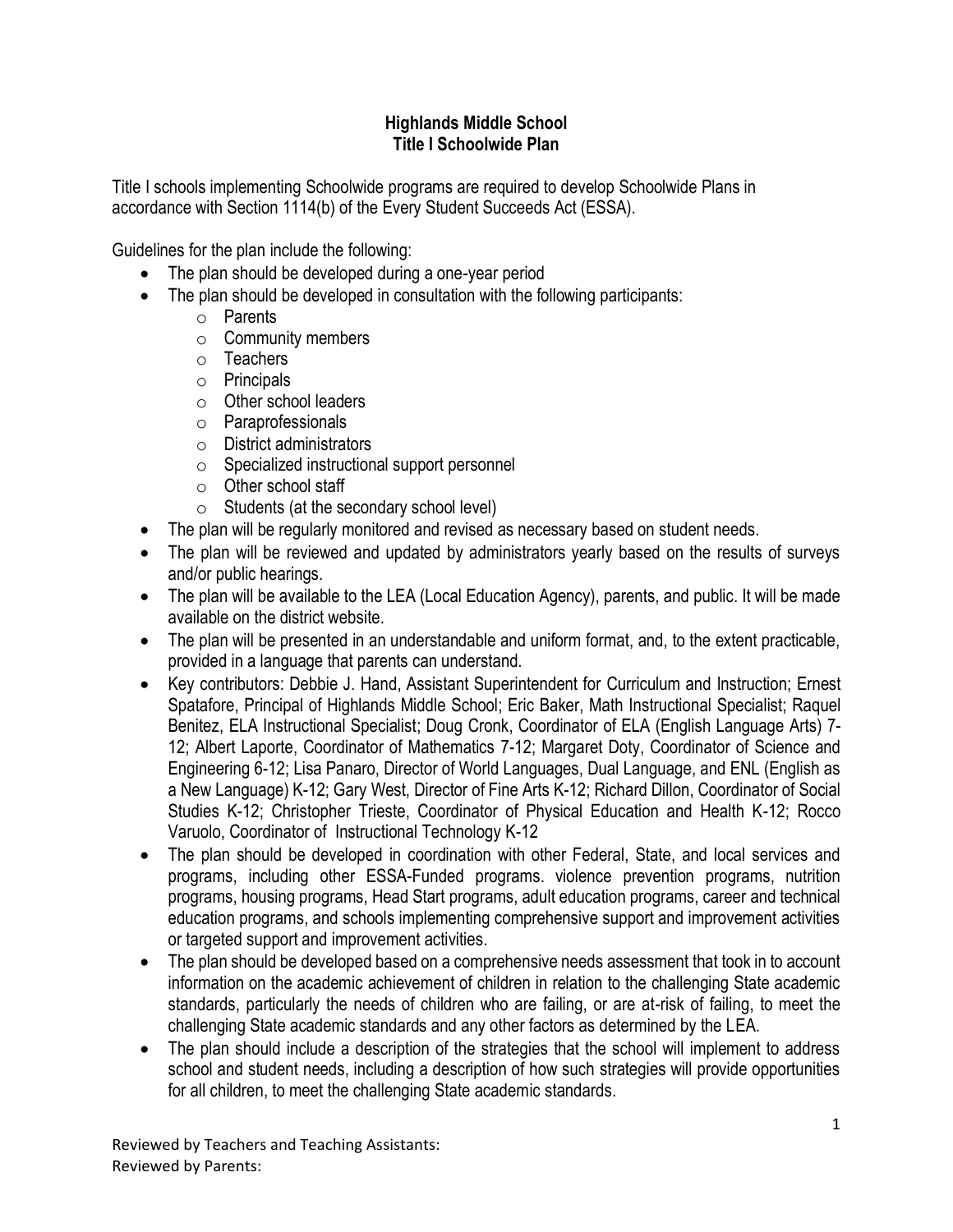- The plan should include a description of the strategies that the school will implement to address school and student needs, including a description of how such strategies will use methods and instructional strategies that strengthen the academic program in the school.
- The plan should include a description of the strategies that the school will implement to address school and student needs, including a description of how such strategies will increase the amount and quality of learning time.
- The plan should include a description of the strategies that the school will implement to address school and student needs, including a description of how such strategies will help provide an enriched and accelerated curriculum, which may include programs, activities, and courses necessary to provide a well-rounded education.
- The plan should include a description of the strategies that the school will implement to address school and student needs, including a description of how such strategies will address the needs of all children in the school, but particularly the needs of those at risk of not meeting the challenging State academic standards, through activities which may include:

Counseling, school-based mental health programs, specialized instructional support services, mentoring services, and other strategies to improve students' skills outside the academic subject areas.

Preparation for and awareness of opportunities for postsecondary education and the workforce, which may include career and technical education programs and broadening secondary school students' access to coursework to earn postsecondary credit while still in high school (such as Advanced Placement, International Baccalaureate, dual or concurrent enrollment, or early college high schools).

Implementation of a schoolwide tiered model to prevent and address problem behavior, and early intervening services, coordinated with similar activities and services carried out under the Individuals with Disabilities Education Act

Professional development and other activities for teachers, paraprofessionals, and other school personnel to improve instruction and use of data from academic assessments, and to recruit and retain effective teachers, particularly in high need subjects.

Strategies for assisting preschool children in the transition from early childhood education programs to local elementary school programs.

If program funds are consolidated, the plan should identify the specific State, local, and Federal programs, and amount of funds from each program that will be consolidated in the schoolwide program.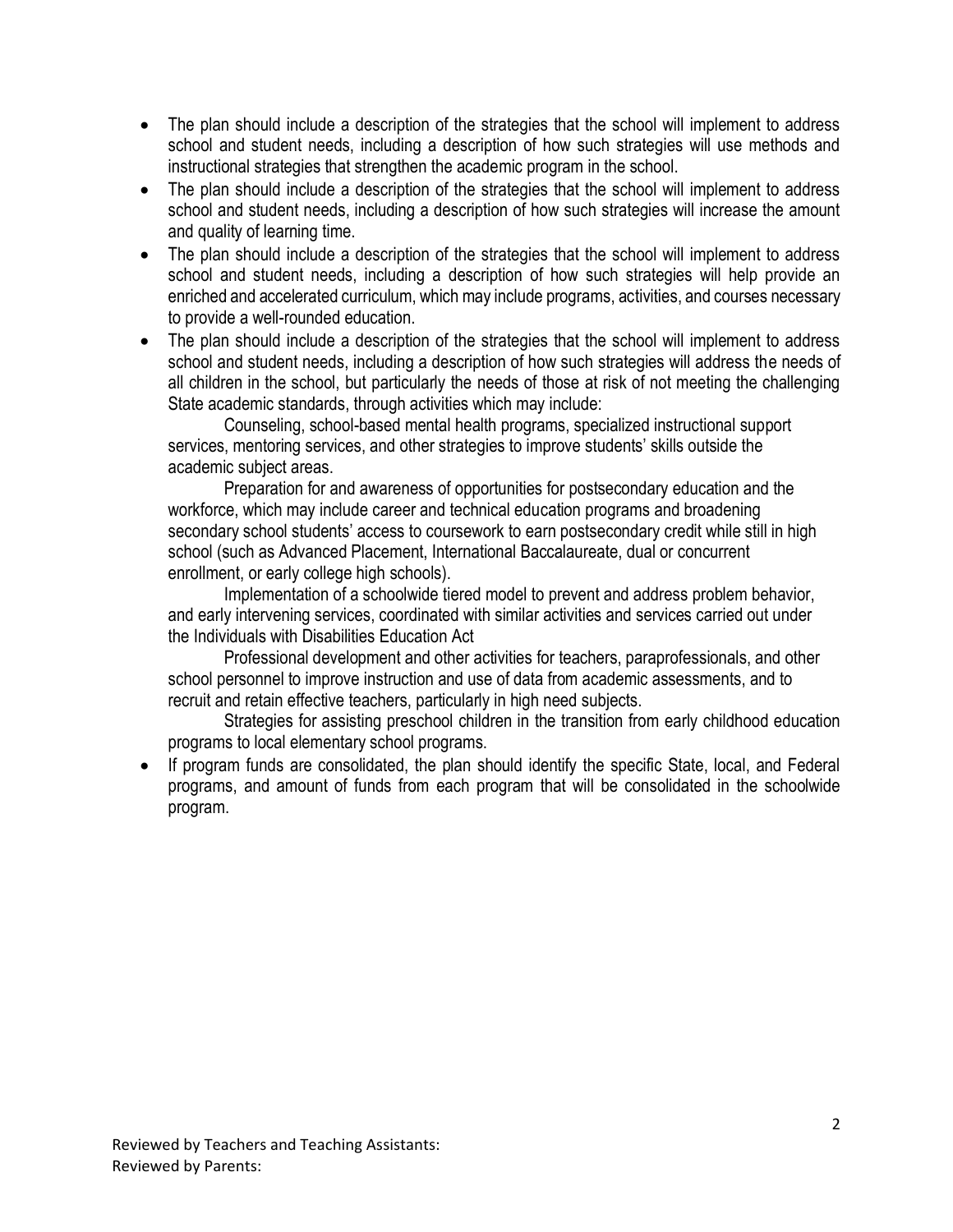| Addressing the components of a concentrate rain                                                                                                                                                                                                                                                                                                                                                                                                                   |                                                                                                                                                                                                                                                                                                                                                                                                                                                                                                                                                                                                                                             |
|-------------------------------------------------------------------------------------------------------------------------------------------------------------------------------------------------------------------------------------------------------------------------------------------------------------------------------------------------------------------------------------------------------------------------------------------------------------------|---------------------------------------------------------------------------------------------------------------------------------------------------------------------------------------------------------------------------------------------------------------------------------------------------------------------------------------------------------------------------------------------------------------------------------------------------------------------------------------------------------------------------------------------------------------------------------------------------------------------------------------------|
| <b>Components</b>                                                                                                                                                                                                                                                                                                                                                                                                                                                 | <b>Summary of Actions</b>                                                                                                                                                                                                                                                                                                                                                                                                                                                                                                                                                                                                                   |
| A comprehensive needs assessment of the entire school<br>(including the needs of migrant children as defined in<br>Section 1306) with information about the academic<br>achievement of children in relation to the state student<br>achievement standards.                                                                                                                                                                                                        | <b>Surveys of teachers</b><br>٠<br>Analysis of benchmark assessments<br>٠<br>(Math Inventory, Reading Inventory)<br><b>Review and analysis of NYS</b><br>٠<br>Assessments (Math, ELA, NYSELAT,<br><b>Science, and Regents)</b><br><b>Feedback from parent meetings</b><br>п<br><b>Teacher observation data</b><br>п<br>Professional development evaluations<br>٠                                                                                                                                                                                                                                                                            |
| Schoolwide reform strategies that:<br>Provide opportunities for all children to meet the<br>state's proficient and advanced levels of student<br>academic achievement.                                                                                                                                                                                                                                                                                            | Implementation of vertically cohesive,<br>$\blacksquare$<br>standards-based curricula (aligned to<br><b>NYS Next Generation Standards)</b><br>Tiered instruction to meet the needs of all<br>$\blacksquare$<br><b>learners</b><br>Strategic use of support staff, including<br>$\blacksquare$<br><b>Instructional Specialists, reading</b><br>specialist, math specialist, ENL teachers<br>and Teaching Assistants<br>Use of research-based standards-aligned<br>п<br>supplemental resources<br>1:1 access to technology devices (iPads)<br>п<br>and the use of blended learning<br>programs and learning management<br>systems (Schoology) |
| Schoolwide reform strategies that:<br>Use effective methods and instructional strategies<br>based on scientific research that:<br>• Strengthen the core academic program in the<br>school.<br>• Increase the amount and quality of learning<br>time, before-and after-school and summer<br>programs opportunities, and a rich and<br>accelerated curriculum.<br>• Include strategies for meeting the educational<br>needs of historically underserved populations | Implementation of reader's workshop<br>٠<br>with targeted, standards-aligned whole<br>class and small group instruction<br><b>Robust and culturally reflective</b><br>п<br>classroom libraries<br>Coherent curriculum map that includes<br>٠<br>foundational mathematics topics in a<br>standards-aligned progression of<br>learning using a workshop instructional<br>delivery model<br><b>PLTW</b><br>п<br><b>AVID</b><br>п                                                                                                                                                                                                               |
| Schoolwide reform strategies that:<br>Address the needs of all children in the school,<br>especially those of low achieving children and those at risk<br>of not meeting the state academic content                                                                                                                                                                                                                                                               | Use of embedded formative assessment<br>$\blacksquare$<br>to provide targeted small group<br>instruction                                                                                                                                                                                                                                                                                                                                                                                                                                                                                                                                    |

## **Addressing the Components of a Schoolwide Plan**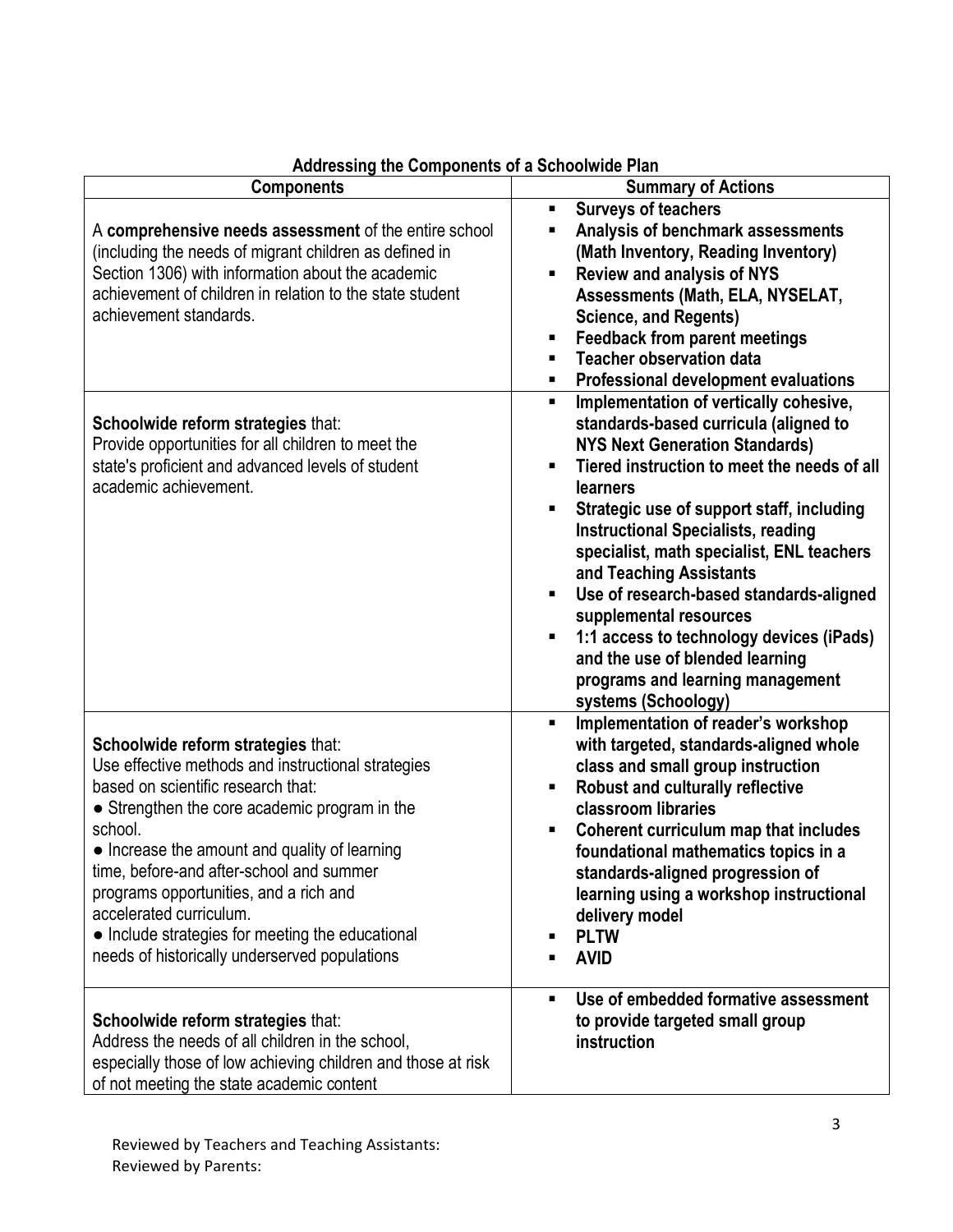| standards who are members of a population targeted<br>• AIS teachers - assess based district measures,<br>state test results, teacher recommendation,<br>academic performance. AIS provided to students<br>who do not meet academic standards by the schoolwide<br>program. The services of such a program might include:<br>• Counseling, pupil services, and mentoring services<br>• College and career awareness and preparation,<br>such as college and career guidance, personal finance<br>education, and innovative teaching methods, which may<br>include applied learning and team-teaching strategies.<br>• The integration of vocational and technical<br>education programs.<br>• Address how the school will determine if such<br>needs have been met.<br>• Are consistent with the state plan and any local<br>improvement plans | Ongoing progress monitoring and<br>٠<br>frequent RTI (Response to Intervention)<br>data meetings<br><b>Extended Day programs that offer</b><br>П<br>targeted support as well as enrichment to<br>students who are performing below<br>benchmark in Math and/or ELA<br>Districtwide Summer School program for<br>٠<br>students in need of additional support<br>Full time social worker and full-time<br>$\blacksquare$<br>school psychologist to meet the social,<br>emotional, and learning needs of<br>students as well as to provide support to<br>families.<br>Middle School guidance program<br>п                                                                                                                                                                                                                                                                           |
|------------------------------------------------------------------------------------------------------------------------------------------------------------------------------------------------------------------------------------------------------------------------------------------------------------------------------------------------------------------------------------------------------------------------------------------------------------------------------------------------------------------------------------------------------------------------------------------------------------------------------------------------------------------------------------------------------------------------------------------------------------------------------------------------------------------------------------------------|----------------------------------------------------------------------------------------------------------------------------------------------------------------------------------------------------------------------------------------------------------------------------------------------------------------------------------------------------------------------------------------------------------------------------------------------------------------------------------------------------------------------------------------------------------------------------------------------------------------------------------------------------------------------------------------------------------------------------------------------------------------------------------------------------------------------------------------------------------------------------------|
| Instruction by properly licensed teachers.                                                                                                                                                                                                                                                                                                                                                                                                                                                                                                                                                                                                                                                                                                                                                                                                     | All teachers in the White Plains School<br>$\blacksquare$<br>District are certified by NYS in the subject<br>areas or grade levels that they are<br>teaching<br><b>Teaching Assistants hold appropriate</b><br>П<br><b>NYS certifications</b>                                                                                                                                                                                                                                                                                                                                                                                                                                                                                                                                                                                                                                    |
| High-quality and on-going professional<br>development for teachers, principals, and<br>paraprofessionals and, if appropriate, pupil services<br>personnel, parents, and other staff to enable all children in<br>the school to meet the state academic content standards.                                                                                                                                                                                                                                                                                                                                                                                                                                                                                                                                                                      | <b>District level Staff Development</b><br><b>Center/Teacher Center that offers</b><br>courses and workshops to teachers and<br>teaching assistants in alignment with<br>district goals<br><b>Building level professional development</b><br>п<br>team plans additional learning<br>experiences that occur during faculty<br>meetings, conference days, and ongoing<br>grade level meetings.<br>Districtwide Curriculum Coordinators in<br>$\blacksquare$<br>Math, ELA, Fine Arts, Social Studies,<br>Science, ENL/Dual Language, and Health,<br><b>Wellness, and Physical Education</b><br><b>Instructional Specialists that support</b><br>$\blacksquare$<br>classroom embedded professional<br>learning via coaching residencies<br>Partnerships with SWBOCES and<br><b>PNWBOCES</b><br>Strategic use of consultants (HMH, ARC,<br>٠<br>IDE, Wilson) for coaching and ongoing |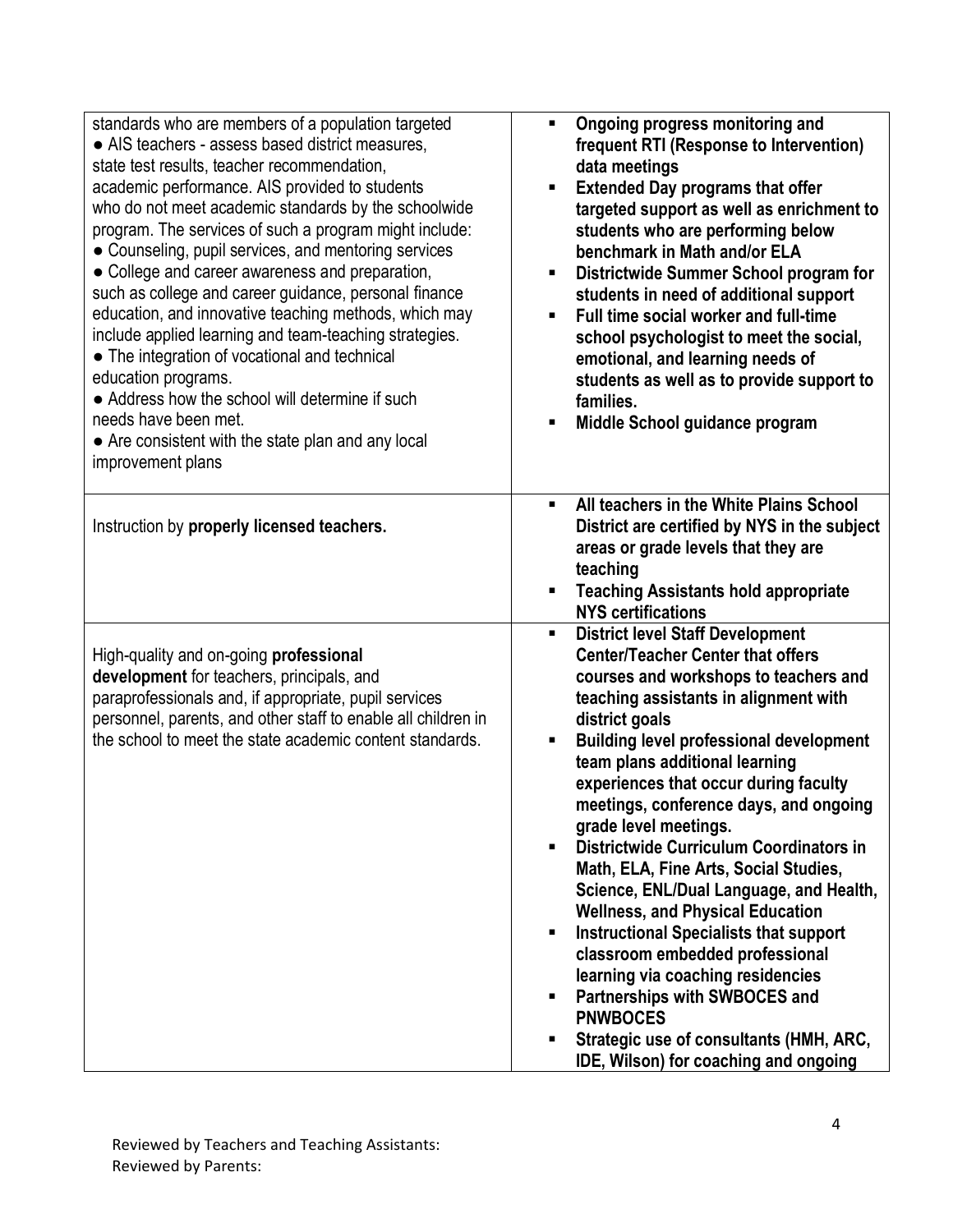|                                                                                                                                                                                                                              | professional development in targeted<br>areas<br>Principals engage in ongoing<br>$\blacksquare$<br>professional development through the<br>Administrators' Retreat, Professional<br><b>Growth and Leadership Development</b><br>meetings, and partnerships with BOCES<br>and other educational supports,<br>including colleges and universities<br><b>Teaching Assistants are included in</b><br>$\blacksquare$<br>professional learning opportunities<br>Targeted professional learning in the use<br>of technology is offered by the Office of<br><b>Instructional Technology (in-district</b><br>support)<br><b>Participation on Curriculum Review</b><br>$\blacksquare$<br><b>Committees</b> |
|------------------------------------------------------------------------------------------------------------------------------------------------------------------------------------------------------------------------------|--------------------------------------------------------------------------------------------------------------------------------------------------------------------------------------------------------------------------------------------------------------------------------------------------------------------------------------------------------------------------------------------------------------------------------------------------------------------------------------------------------------------------------------------------------------------------------------------------------------------------------------------------------------------------------------------------|
| Strategies to attract licensed teachers to<br>high-need schools.                                                                                                                                                             | Unparalleled access to professional<br>$\blacksquare$<br>learning opportunities<br>Highly competitive salary schedule<br>$\blacksquare$<br>Welcoming and collegial work<br>$\blacksquare$<br>environment<br>New Teacher Orientation program (in<br>٠<br>August) and course (monthly meetings)<br>Mentoring program for first year teachers<br>$\blacksquare$<br>and long-term substitutes<br><b>Participated in regional Diversity Hiring</b><br>$\blacksquare$<br>Fair                                                                                                                                                                                                                          |
| Strategies to increase Family Engagement<br>through means such as family literacy services.                                                                                                                                  | <b>Annual Title I Parent Meeting</b><br>п<br><b>Active Parent Teachers Association</b><br>٠<br>(WPTA)<br><b>Literacy and Math Nights</b><br>п<br>Instructionally focused parent meetings<br>that are teacher lead<br>Ongoing connections via social media<br>٠<br>Language translation for meetings and<br>п<br>events                                                                                                                                                                                                                                                                                                                                                                           |
| Plans for assisting children in the <b>transition</b> from<br>early childhood programs, such as Head Start, Even<br>Start, Early Reading First, or a public-school preschool<br>program to local elementary school programs. | <b>Coordination of curriculum resources</b><br>$\blacksquare$<br>between PreK and District Kindergarten<br>program<br>Use of a standards based PreK<br>$\blacksquare$<br>comprehensive curriculum in all PreK<br>classrooms (Scholastic "PreK On My<br>Way")<br><b>Planned intervisitations between PreK</b><br>$\blacksquare$<br>and Kindergarten teachers                                                                                                                                                                                                                                                                                                                                      |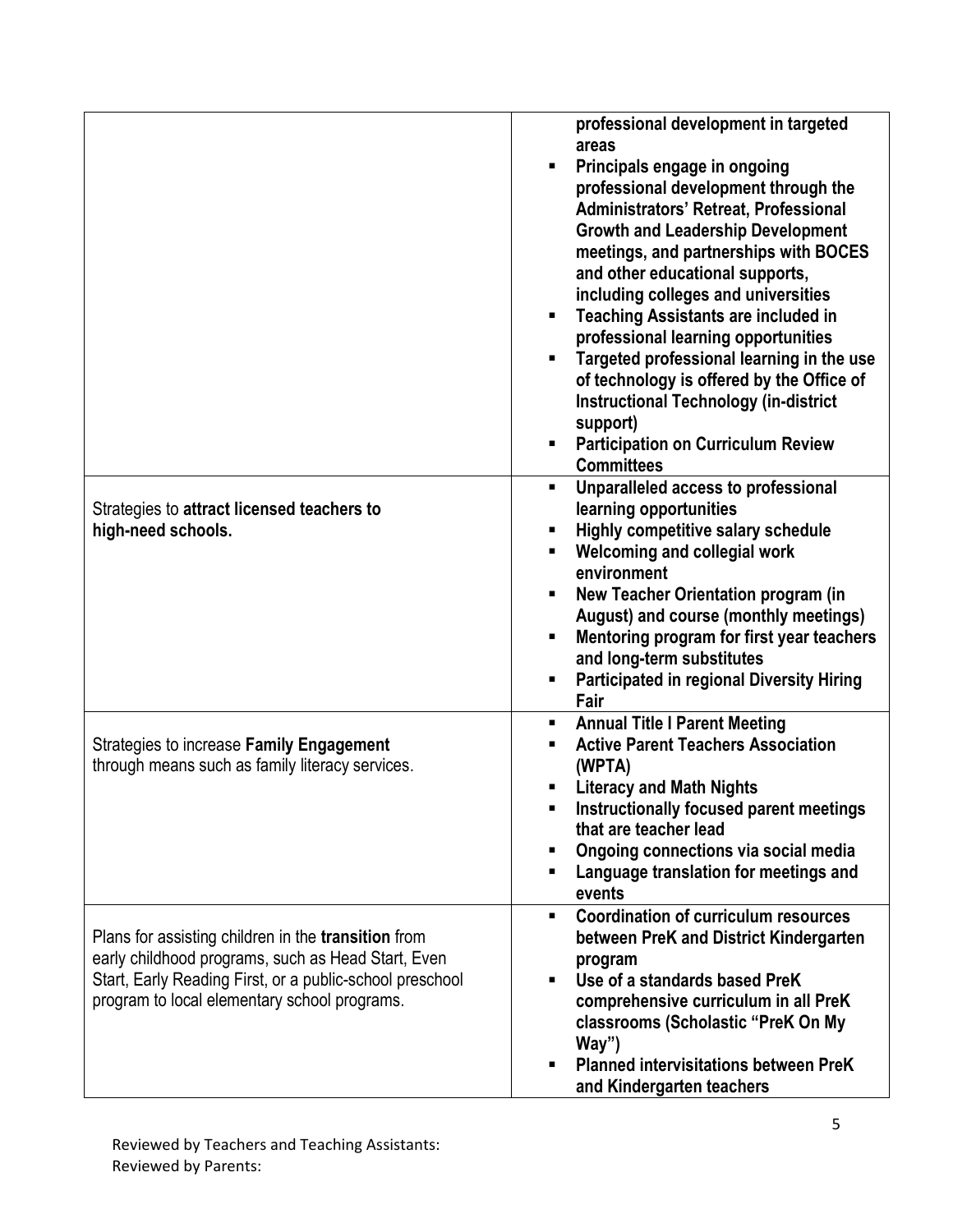|                                                                                                                                                                                                                                                                                                                                                    | Informational meetings for parents about<br>$\blacksquare$<br>PreK Transition into Kindergarten,<br>including readiness skills<br><b>Districtwide Family Information Center</b><br>٠<br>provides hands-on assistance to parents<br>registering for Kindergarten<br>Virtual and/or on-site tours and<br>٠<br>information sessions for all incoming<br>families<br>Kindergarten Roundup (meet and greet)<br>and Kindergarten screening<br>appointments with teachers prior to entry                                                                                                                                                                                                                                                                       |
|----------------------------------------------------------------------------------------------------------------------------------------------------------------------------------------------------------------------------------------------------------------------------------------------------------------------------------------------------|---------------------------------------------------------------------------------------------------------------------------------------------------------------------------------------------------------------------------------------------------------------------------------------------------------------------------------------------------------------------------------------------------------------------------------------------------------------------------------------------------------------------------------------------------------------------------------------------------------------------------------------------------------------------------------------------------------------------------------------------------------|
| Measures to include teachers in decisions<br>regarding the use of academic assessments to provide<br>information on, and to improve, the achievement of<br>individual students and the overall instructional program.                                                                                                                              | <b>Ongoing dialogue at Department and</b><br>٠<br><b>Faculty meetings</b><br>Active participation in curriculum review<br>Ξ<br>and core resource selection committees<br>- including decisions about resources,<br>assessments, and common instructional<br>practices<br>Small, focus group meetings within grade<br>levels and across departments<br>Use of Department Meetings to review<br>٠<br>academic assessments and results to<br>inform instruction in Math, ELA, Science,<br>and Social Studies<br><b>Instructional Coaches meet with each</b><br>other and monthly with Curriculum<br>Coordinators to ensure coordination of<br>building-level professional learning and a<br>shared understanding of instructional<br>methods and resources |
| Effective, timely assistance of interventions for<br>students who experience difficulty in attaining the<br>proficient or advanced level of the academic content<br>standards. Students' difficulties must be identified in a timely<br>way and in such a way as to provide information on which to<br>base effective assistance of interventions. | Administer baseline assessments in<br>$\blacksquare$<br>September, and subsequent mid-year<br>(January) and summative (June)<br>assessments<br><b>Conduct Response to Intervention (RTI)</b><br>٠<br>meetings to review data on a six-week<br>cycle and make instructional decisions to<br>support learning<br>Use of research-based intervention<br>п<br>materials                                                                                                                                                                                                                                                                                                                                                                                     |
| Coordination and integration of federal, state,<br>and local resources, services and<br>programs, including programs supported under<br>ESSA, violence prevention programs, nutrition                                                                                                                                                              | <b>White Plains Youth Bureau Saturday</b><br>Academy<br><b>Extended Day Seminar in ELA, Math, and</b><br>П<br><b>Executive Functions (extended day</b>                                                                                                                                                                                                                                                                                                                                                                                                                                                                                                                                                                                                  |